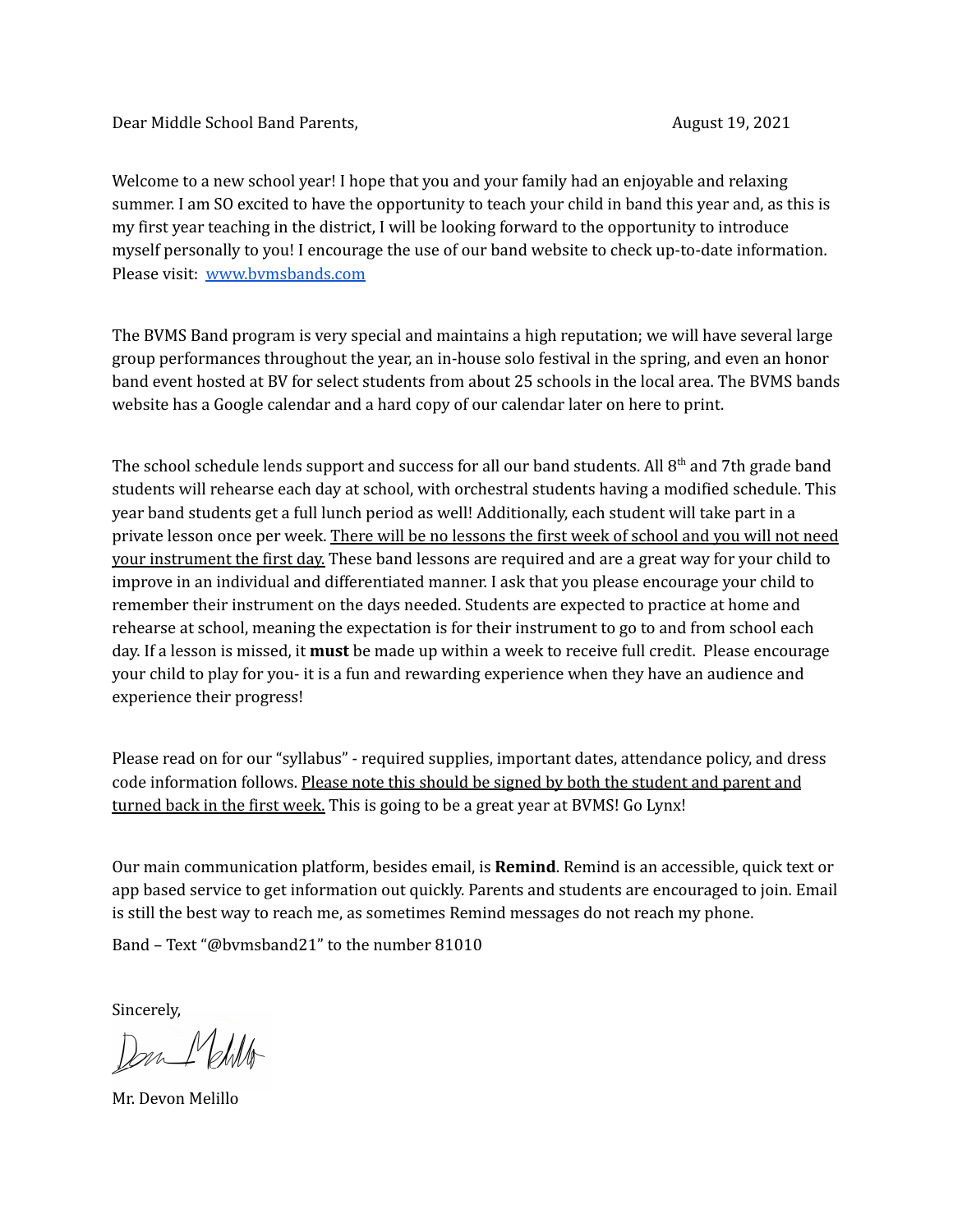# **Middle School Band Syllabus**

## **Course Description**

This course will introduce students to a wide variety of band literature aimed at developing individual and group performance skills. Private pull-out lessons serve as individual instruction that compliment the ensemble experience. Emphasis is placed on posture, proper breathing, characteristic tone, rhythm, intonation, articulation, reading literacy skills, and other well-rounded musicianship qualities. Students have the opportunity to further enjoy music by involving themselves in the jazz ensembles, concert percussion ensemble, festivals, solo/ensemble contests, honor bands, and all-state events throughout the year. Participation in these events is highly encouraged!

### **Communication**

Teacher: Devon Melillo **Email:** [devon.melillo@k12.sd.us](mailto:devon.melillo@k12.sd.us)

Website: [www.bvmsbands.com](http://www.bvmsbands.com)

Remind: <https://www.remind.com/join/bvmsband21> OR text @bvmsbands21 to 81010

Note on communication: Emails & Remind texts will typically be answered within 24 hours. Please understand that messages sent outside of traditional "office hours" will often not be answered until the following school day.

## **Grading**

To reward students for the hard work that they are doing in band, students will earn a grade in middle school band. This is to recognize the efforts that they put forth to become true musicians. "General Band Expectations" later in this document coincide with the grading of this class. The school grading scale will be followed, and the students' grade will be broken into three categories.

Individual Contribution (Lessons) - 25%

Ensemble Contribution (Rehearsals) - 25%

Performance Contribution (Concerts) - 50%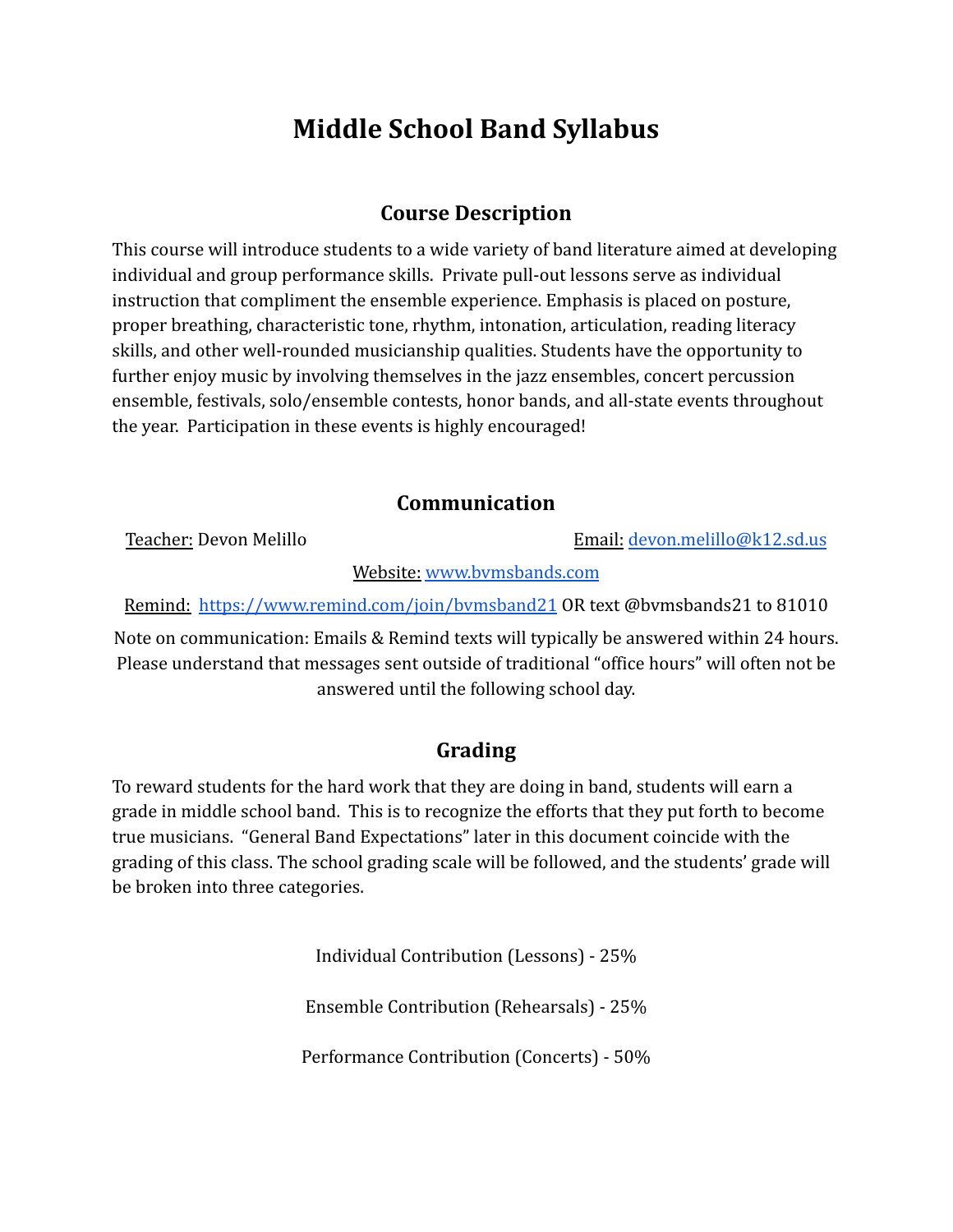## **Grading Descriptions**

#### **1. Lessons- 25%**

Lessons are a **vital** part of the band curriculum. Students work in solo/small groups according to their instrument and individual ability level to gain new skills. The lesson times are assigned by the teacher to coordinate with the student's schedule. The lesson grade will be determined by the teacher and will include both lesson attendance and preparedness for the lesson. *If a student must miss a lesson for any reason, it must be made up within a week*. Students can sign up for make-up lessons in the band office.

#### **2. Rehearsal- 25%**

Points will be earned throughout group band rehearsals. Points can be earned by coming to band on time with all materials and ready to learn. Professional rehearsal etiquette (General Band Expectations found later) will ensure maximum points are earned.

#### **3. Concert Participation- 50%**

We work very hard to put together outstanding performances for our friends, family, and community members, and students will be rewarded for those efforts as well! Our performances act as a cumulative test in our class. All concert dates are considered mandatory, and the dates are provided in advance. Please put those dates on your family calendars right away to avoid any conflicts. Unexcused absences count as 0.

#### **Practice**

Because everyone progresses at a slightly different pace, at-home practice is a very important factor in musical success. The expectation to take the instrument home every day. It is best to break the practice into 4 to 5 blocks of time throughout the week, rather than trying to complete it all in one sitting. Without practice, students fall behind and it is NEVER fun to feel behind! Practicing is the homework that makes you better and keeps this class fun and successful! This year's goal is 100 minutes per week.

Following these guidelines will help us to create a successful music learning environment while maintaining the current high standards of musical performance. If you have any questions regarding these policies, please feel free to contact me at any time.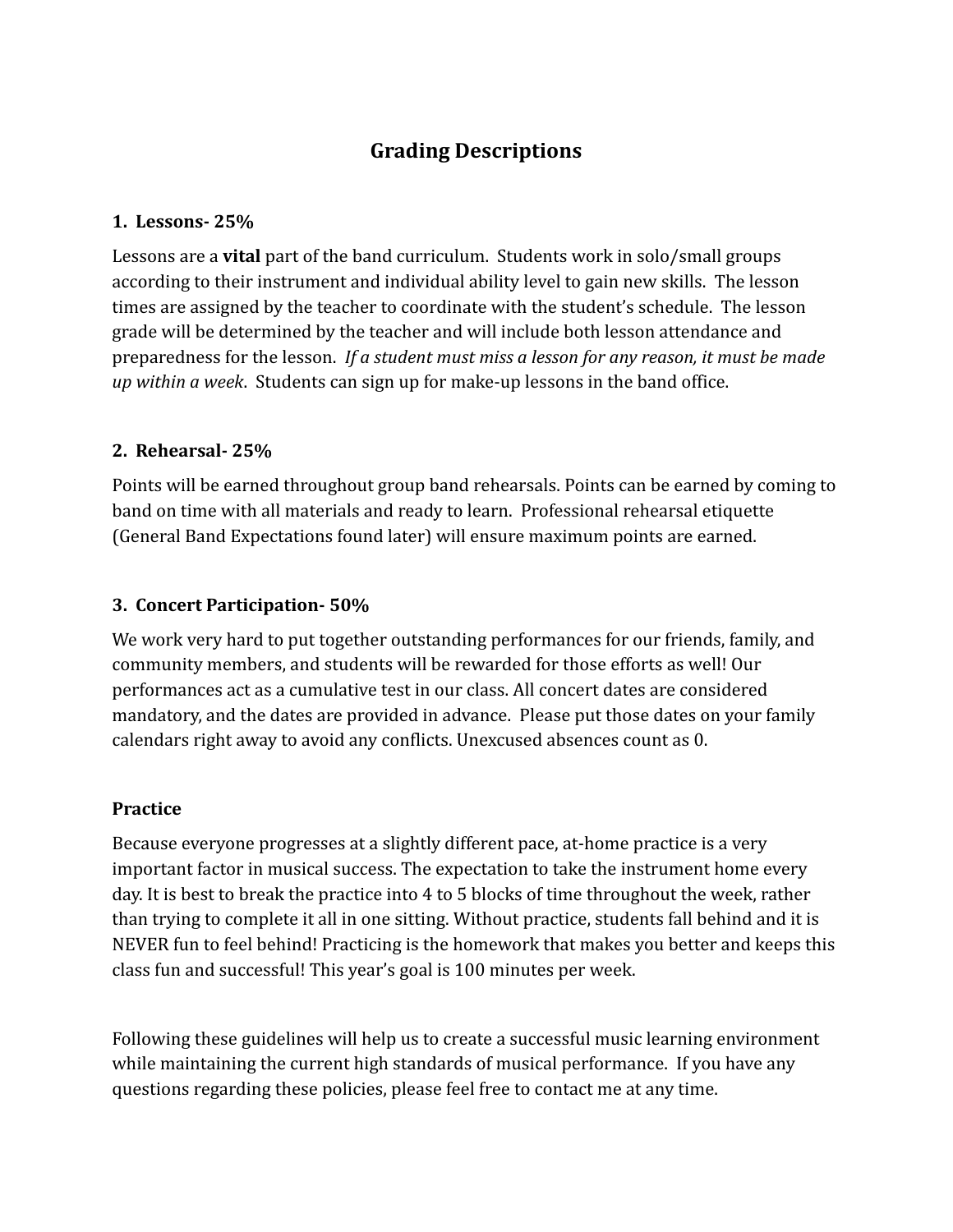#### **Band Dress Code**

#### **Concert performances:**

 $7<sup>th</sup>$  and  $8<sup>th</sup>$  grade students will wear "concert black" for all concert performances. The following are the two options for all students:

| 1. Black long sleeve button-up $w/a$   |                                           |
|----------------------------------------|-------------------------------------------|
| colored tie                            | 1. Modest Dress or skirt & shirt (length) |
| 2. Black dress pants $w/$ a black belt | covers knees when sitting or              |
| 3. Black long socks                    | includes black leggings)                  |
| 4. Black dress shoes                   | 2. Black dress shoes                      |

### **Attendance Policy**

As with any organization, attendance and participation are crucial to the overall success of the group. **All rehearsals and performances are mandatory**, and students will be held accountable for tardiness, absence, and lack of participation. The success of the band program depends on the dedication and attendance of all members of the group. All events and rehearsals are scheduled and provided to students in advance. **Please note that non-school sponsored activities are not considered an excused absence**. Please make arrangements in advance to be available at all scheduled performances. Students with unexcused absences will receive a failing grade for that performance. All dates are attached in this letter so please put them on your calendar to avoid conflicts.

If you believe a conflict is unavoidable, contact Mr. Melillo as far in advance as possible.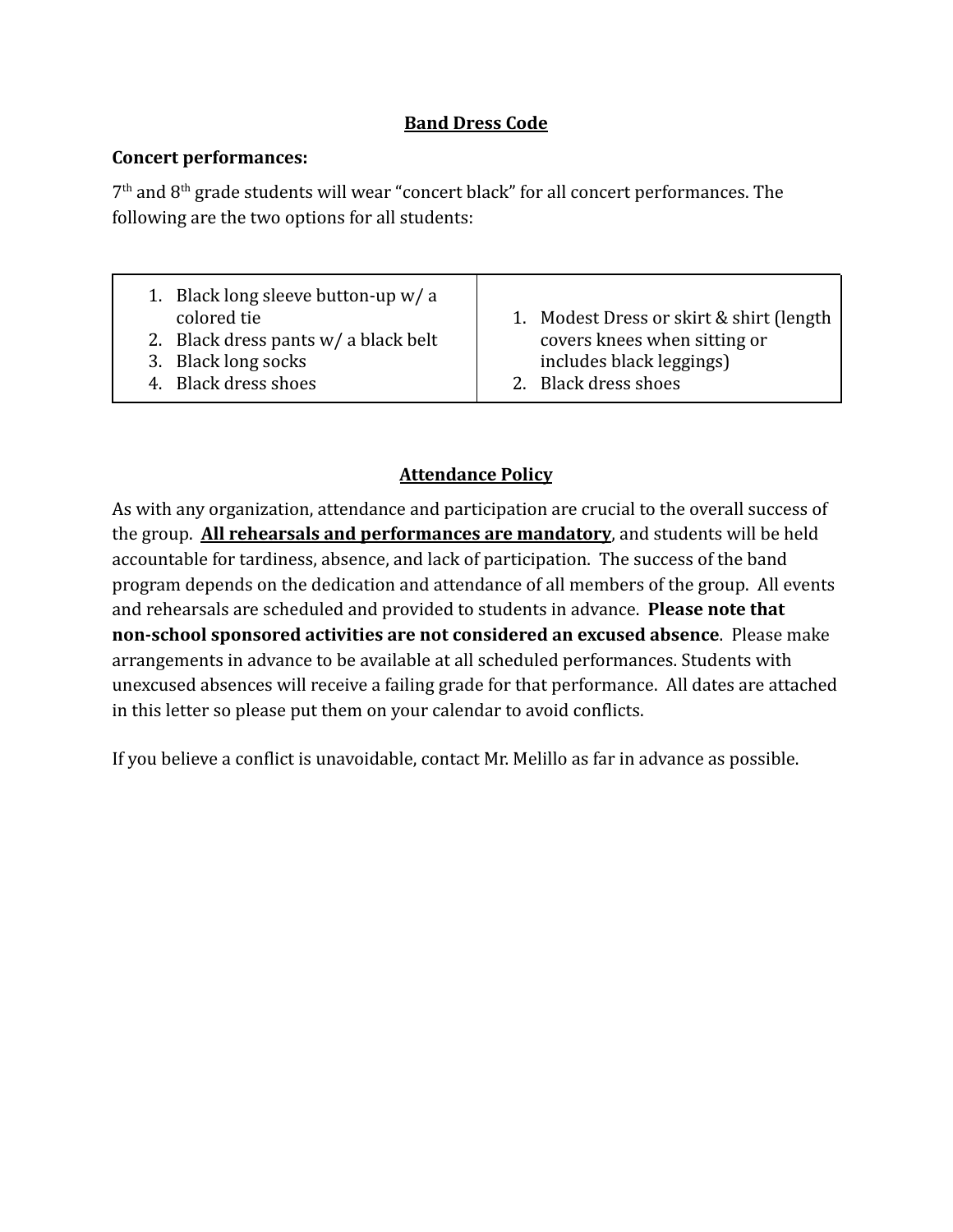#### **Required Supplies - 7th Grade**

Note that instruments and other supplies (reeds, mouthpieces, drumsticks, etc.) offered through Amazon or online stores are often poor quality. Remember to consider local retailers who support music education in our area!

#### **Required Supplies (For All):**

-1/2 to 1 inch 3-ring binder with page protectors for holding our music. -Sharpened Pencils (No pens please) -"Technique and Musicianship" Bruce Pearson and Ryan Nowlin (not needed for percussion) -Nametag on your instrument case

#### **Brass Players:**

-Valve or Slide Oil -Tuning Slide Grease -"Student Instrumental Course" Book 2 (Intermediate) (Be sure to get the "Student" book and **not** "Studies and Melodious Etudes" book)

#### **Woodwind Players:**

-Intermediate Rubank Method book (Your instrument) -Minimum of 3 Vandoren Reeds Strength: 2 ½ (You will need to replenish these throughout the year)

#### **Percussionists:**

-Pair of medium yarn marimba mallets

-Pair of concert snare sticks

-Stick bag

-"Intermediate Snare Drum Studies" by Mitchell Peters

-"Fundamental Studies for Mallets" by Garwood Whaley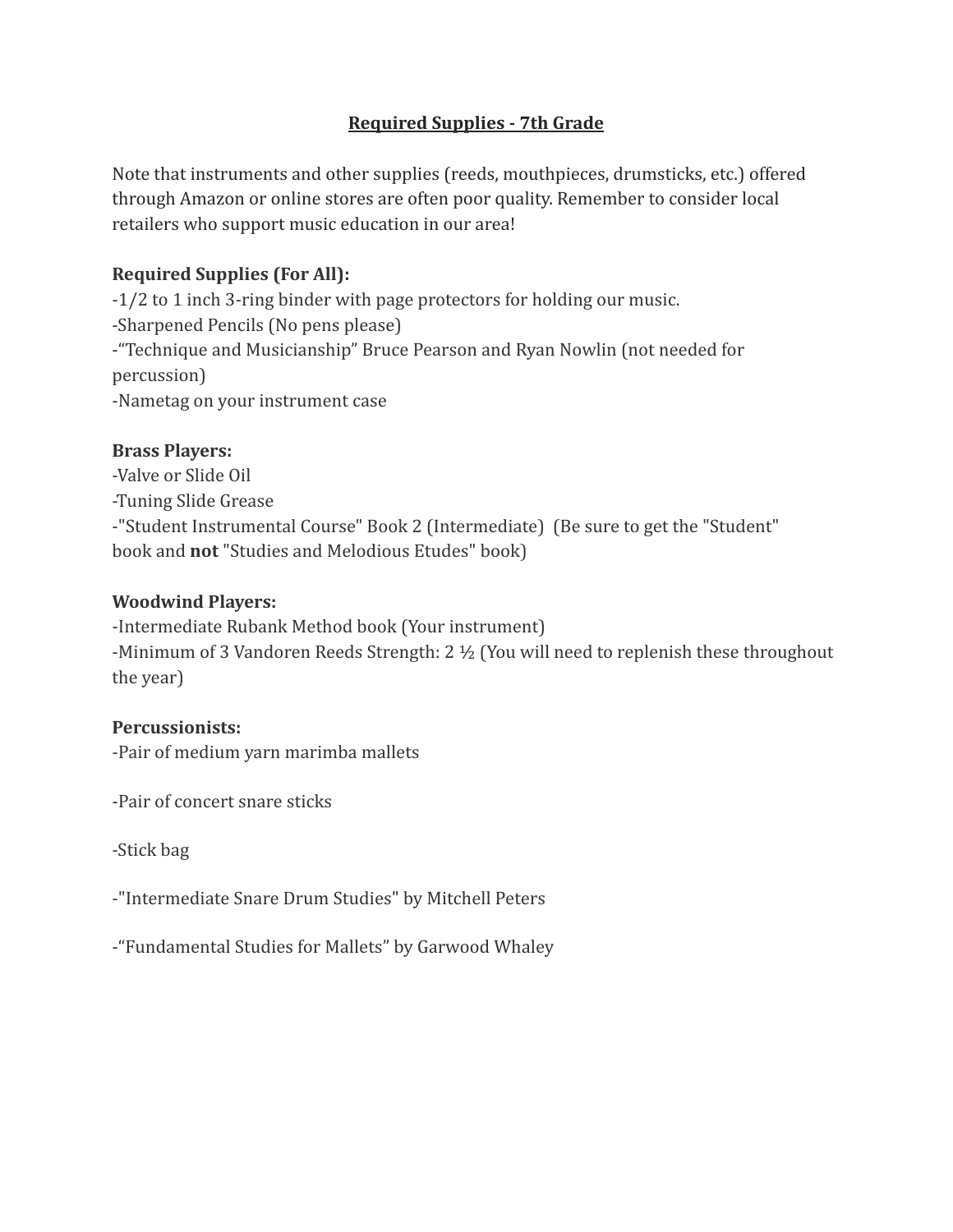#### **Required Supplies - 8th Grade**

#### **Required Supplies:**

-1/2 to 1 inch 3-ring binder with page protectors for holding our music. -"Technique and Musicianship" Bruce Pearson and Ryan Nowlin (Same as last year. Not needed for percussion) -Sharpened Pencils (No pens please) -Nametag on your instrument case

#### **Woodwind Players:**

-Intermediate Rubank Method book (Same as last year) -Minimum of 3 Vandoren Reeds Strength: 2 ½ or 3 (You will need to replenish these throughout the year)

#### **Brass Players:**

-Valve or Slide Oil Tuning Slide Grease -"Student Instrumental Course" Book 2 (Intermediate) (Be sure to get the "Student" book and **not** "Studies and Melodious Etudes" book)

#### **Percussionists:**

-2 Pairs of medium yarn marimba mallets

-Pair of concert snare sticks

-Pair of medium timpani mallets

-Stick Bag

-"Rudimental Cookbook" by Edward Freytag

-"Sequential Studies for Four Mallet Marimba" by Julia Gaines (check locally or tapspace.com)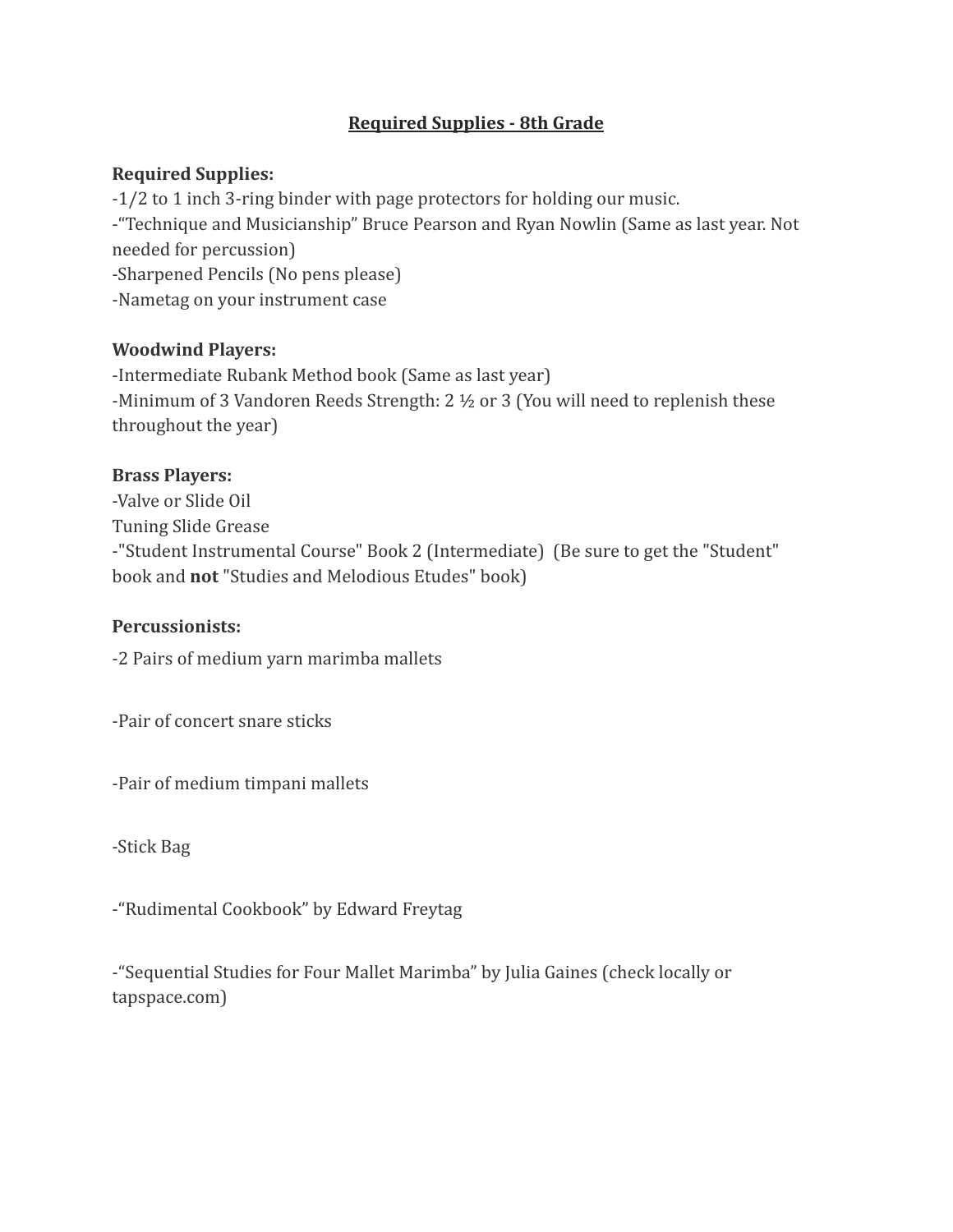#### **2021 – 2022 BVMS Bands Calendar**

## *The times indicated are the actual performance times; Report times for students will be announced as each date approaches.*

| Tuesday, October 26: Turkey Supper/Indoor Concert                                        | 6:00pm & 8:00pm  |
|------------------------------------------------------------------------------------------|------------------|
| 8th Grade Band only. BV High School Performing Arts Center                               |                  |
| Thursday, December 9th: Jazz Tour                                                        | All Day          |
| All Jazz Band Musicians - BV Elementary Schools                                          |                  |
| Monday-Friday, December 6 <sup>th</sup> - 10 <sup>th</sup> : MS All-State Band Auditions | After School     |
| For all interested students. Get materials from Mr. Melillo ASAP.                        |                  |
| Tuesday, December 14 <sup>th</sup> : Winds of Winter BVMS Concert                        | 7:00pm           |
| All Band Students - BV High School Performing Arts Center                                |                  |
| Monday-Thursday, January 3rd - 6th: All-State Jazz Band Auditions                        | After School     |
| For all interested students. Get materials from Mr. Melillo ASAP.                        |                  |
| Friday - Saturday, February 4 <sup>th</sup> -5 <sup>th</sup> : MS All-State Jazz Band    | All Day          |
| Held at Mitchell High School for any selected students.                                  |                  |
| Friday - Saturday, March 4 <sup>th</sup> -5 <sup>th</sup> : MS All-State Band            | All Day          |
| Held at Mitchell High School for any selected students.                                  |                  |
| Monday, March 7 <sup>th</sup> : Middle and High School Jazz Concert                      | 7:00pm           |
| All Jazz Band Musicians - BV High School Performing Arts Center                          |                  |
| March 26 <sup>th</sup> : BV Solo Festival (20 Minute Time Slot)                          | 8:00am - 12:00pm |
| All Band Students - BV Middle School                                                     |                  |
| Monday, April 11 <sup>th</sup> : All-District Mass Band Concert                          | 7:00pm           |
| <b>BV High School Activities Center</b>                                                  |                  |
| Tuesday, April 12 <sup>th</sup> : District Percussion Concert                            | 7:00pm           |
| All Percussionists - BV High School Activities Center                                    |                  |
| Monday, May 16 <sup>th</sup> : Sounds of Spring Band Concert                             | 7:00pm           |
| All Band Students - BV High School Performing Arts Center                                |                  |

*Thank you for supporting your child's musical endeavors!*

**Please log on to our band website at www.bvmsbands.com for updated announcements.**